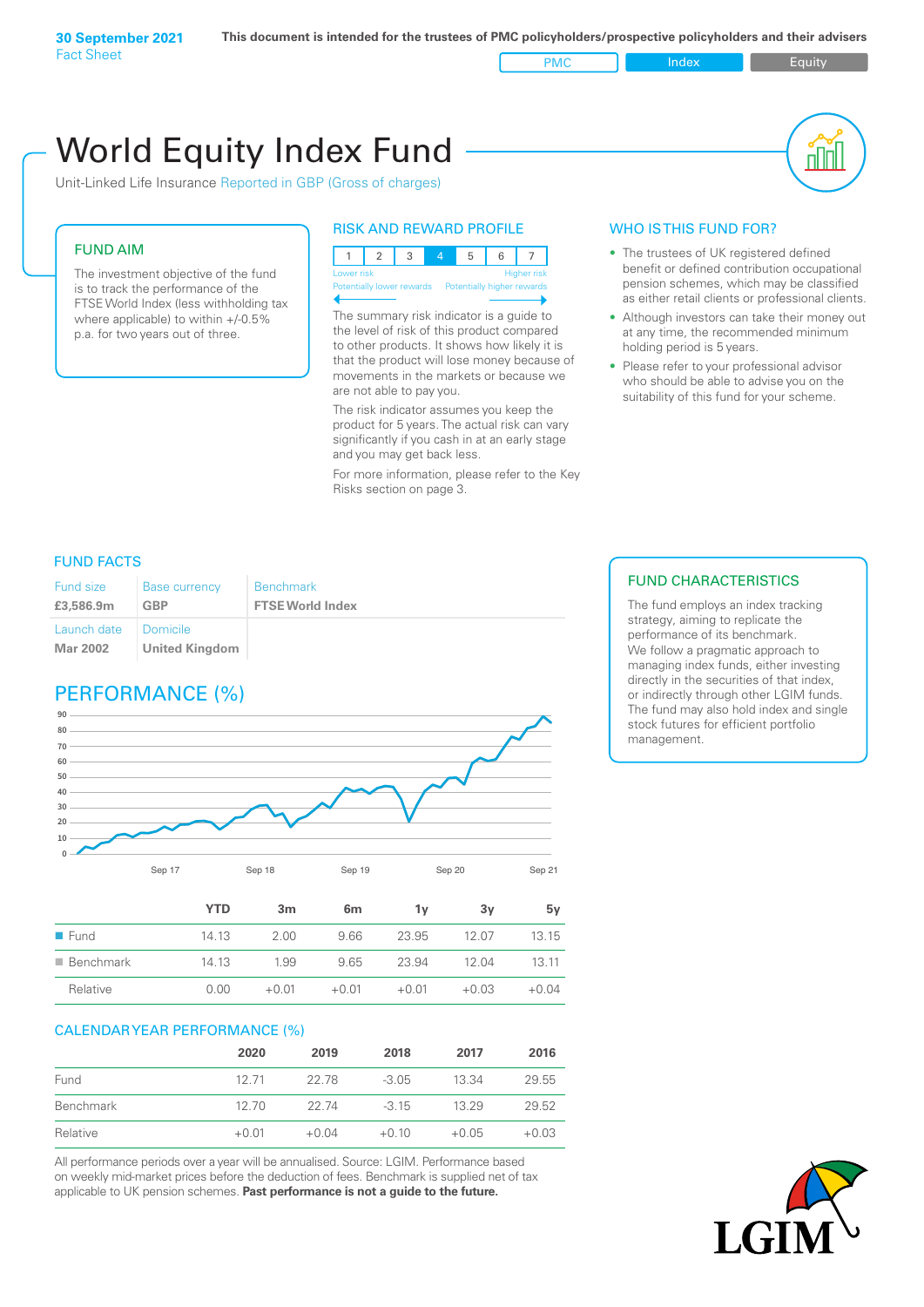# PORTFOLIO BREAKDOWN

All data source LGIM unless otherwise stated. Totals may not sum due to rounding. In order to minimise transaction costs, the Fund will not always own all the assets that constitute the index and on occasion it will own assets that are not in the index. The number of fund holdings can differ from the index due to corporate events and proxy holdings.



## SECTOR (%)

| ■ Technology               | 23.7 |
|----------------------------|------|
| Consumer Discretionary     | 15.1 |
| $\blacksquare$ Industrials | 13.8 |
| $\blacksquare$ Financials  | 13.8 |
| $\blacksquare$ Health Care | 11.7 |
| ■ Consumer Staples         | 6.0  |
| ■ Basic Materials          | 3.7  |
| ■ Energy                   | 3.4  |
| ■ Telecommunications       | 3.3  |
| $\Box$ Other               | 5.6  |
|                            |      |

# MARKET CAPITALISATION (%) TOP 10 HOLDINGS (%)

| ■ Large            | 81.6 |
|--------------------|------|
| $\blacksquare$ Mid | 18.4 |

■ Top 10 holdings 16.5% Rest of portfolio 83.5% No. of holdings in fund 2,710 No. of holdings in index 2,659

| Apple Inc                          | 36             |
|------------------------------------|----------------|
| Microsoft Corp                     | 3.4            |
| Amazon.Com Inc.                    | 23             |
| Facebook                           | 13             |
| Alphabet CI A                      | 13             |
| Alphabet CI C                      | 12             |
| Tesla Inc                          | 1 <sub>0</sub> |
| Taiwan Semiconductor Manufacturing | 0 S            |
| Nvidia Corp                        | 08             |
| JPMorgan Chase & Co                | 08             |
|                                    |                |

### COUNTRY (%)

|   | <b>United States</b> | 62.5 |  |
|---|----------------------|------|--|
|   | Japan                | 7.5  |  |
| 4 | United Kingdom       | 4.3  |  |
|   | France               | 3.0  |  |
|   | Canada               | 2.6  |  |
|   | Germany              | 2.6  |  |
| ÷ | Switzerland          | 2.5  |  |
|   | Australia            | 2.1  |  |
|   | Taiwan               | 2.0  |  |
|   | Other                | 10.9 |  |
|   |                      |      |  |



The Index Fund Management team comprises 25 fund managers, supported by two analysts. Management oversight is provided by the Global Head of Index Funds. The team has average industry experience of 15 years, of which seven years has been at LGIM, and is focused on achieving the equally important objectives of close tracking and maximising returns.